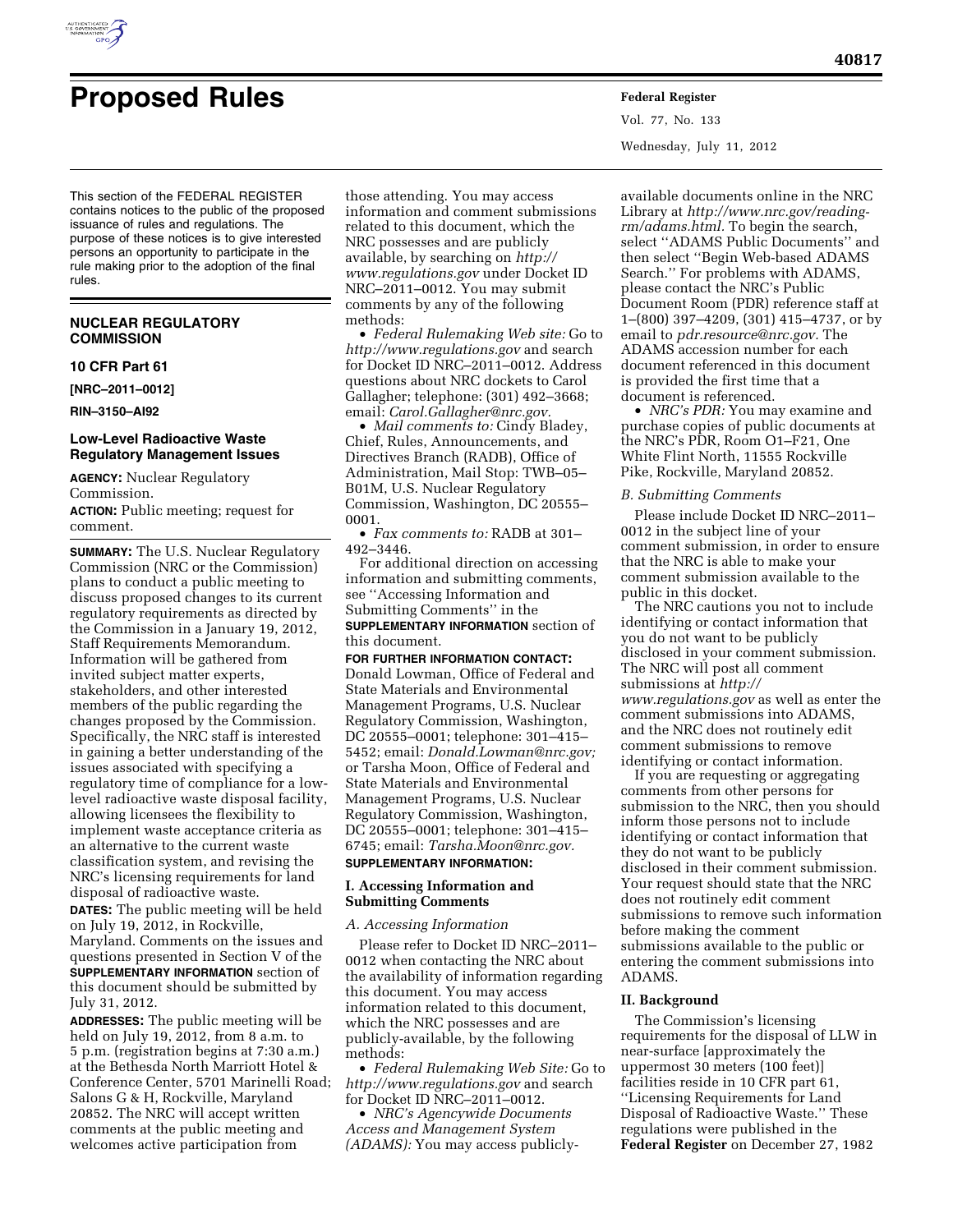(47 FR 57446). The rule applies to any near-surface LLW disposal technology. The regulations emphasize an integrated systems approach to the disposal of commercial LLW, including site selection, disposal facility design and operation, minimum waste form requirements, and disposal facility closure. To reduce the burden on society over the long periods of time contemplated for the control of the radioactive material, and thus lessen reliance on institutional controls, 10 CFR part 61 emphasizes passive rather than active systems to limit and retard releases to the environment.

Development of 10 CFR part 61 was based on several assumptions as to the types of wastes likely to go into a commercial LLW disposal facility. To better understand what the likely inventory of wastes available for disposal might be, the NRC conducted a survey of existing LLW generators. The survey, documented in Chapter 3 of NUREG–0782, Draft 10 CFR part 61 Environmental Impact Statement (DEIS), ''Licensing Requirements for Land Disposal of Radioactive Waste'' (ADAMS Accession No. ML052590347)—revealed that there were about 37 distinct commercial waste streams consisting of about 25 radionuclides of potential regulatory interest. The specific waste streams in question were representative of the types of commercial LLW being generated at the time. In the Final 10 CFR part 61 Environmental Impact Statement (FEIS), ''Final Environmental Impact Statement on 10 CFR part 61 'Licensing Requirements for Land Disposal of Radioactive Waste','' (ADAMS Accession No. ML052590184) and NUREG–0945, it was reported that about half of the isotopes examined were bounding for the purposes of dose and those isotopes formed the basis for the 10 CFR part 61 LLW waste classification system, described in Tables 1 and 2 of § 61.55. (See Volume 1 of NUREG–0945, pages 5–37—5–39). Waste streams associated with the U.S. Department of Energy's (DOE's) nuclear defense complex were not considered as part of the survey, since disposal of those wastes, at that time, was to be conducted at DOE-operated sites.

Over the last several years there have been a number of developments that have called into question some of the key assumptions made in connection with the earlier 10 CFR part 61 DEIS, including:

• The emergence of potential LLW streams that were not considered in the original 10 CFR part 61 rulemaking, including large quantities of depleted uranium (DU), and possibly incidental

wastes associated with the commercial reprocessing of spent nuclear fuel;

• The DOE's increasing use of commercial facilities for the disposal of defense-related LLW streams; and

• Extensive international operational experience in the management of LLW and intermediate-level radioactive wastes that did not exist at the time 10 CFR part 61 was promulgated.

These developments will need to be considered if the staff undertakes a revision of 10 CFR part 61.

## **III. Recent Commission Direction to the NRC Staff**

In a March 18, 2009, staff requirements memorandum (SRM), SRM-SECY-08-0147,<sup>1</sup> the Commission directed the NRC staff to proceed with a 10 CFR part 61 rulemaking to specify a requirement for a site-specific analysis for the disposal of large quantities of DU—including the technical requirements for such an analysis—and to develop a guidance document for public comment that outlines the parameters and assumptions to be used in conducting such site-specific analyses. In a second SRM, SRM–SECY– 10–0043,2 the staff was directed to include blended LLW streams as part of this rulemaking initiative. Following the solicitation of early public input in 2009 (74 FR 30175; Docket ID NRC–2009– 0257), the NRC staff subsequently developed a technical basis document for the rulemaking amendment (ADAMS Accession No. ML111040419), shared it with the NRC Agreement States, and proceeded to develop a proposed rulemaking package. In connection with the rulemaking effort, the NRC staff also proposed a two-tier approach for evaluating compliance with 10 CFR part 61's overall system performance objectives: a quantitative assessment that extends to 20,000 years as well as a qualitative analysis that extends beyond 20,000 years to the time of peak dose. In May 2011, the NRC staff sought public feedback (76 FR 24831) on the preliminary proposed rulemaking language (ADAMS Accession No. ML111150205) and the technical basis for the time of compliance recommendation (ADAMS Accession No. ML111030586). (See *[http://](http://www.nrc.gov/about-nrc/regulatory/rulemaking/potential-rulemaking/uw-streams.html) [www.nrc.gov/about-nrc/regulatory/](http://www.nrc.gov/about-nrc/regulatory/rulemaking/potential-rulemaking/uw-streams.html)  [rulemaking/potential-rulemaking/uw](http://www.nrc.gov/about-nrc/regulatory/rulemaking/potential-rulemaking/uw-streams.html)[streams.html.](http://www.nrc.gov/about-nrc/regulatory/rulemaking/potential-rulemaking/uw-streams.html)*) Later in 2011, the staff briefed the Advisory Committee on Reactor Safeguards (ACRS) on the

preliminary proposed rulemaking language for which a Committee Letter Report dated September 22, 2011 (ADAMS Accession No. ML11256A191) was issued to the Commission.

More recently, in an SRM, dated January 19, 2012,<sup>3</sup> the Commission provided additional direction to the NRC staff concerning this rulemaking. Specifically, the NRC staff was directed to amend the existing draft rulemaking to include the following:

• Allowing licensees the flexibility to use International Commission on Radiological Protection dose methodologies in a site-specific performance assessment for the disposal of all radioactive waste.

• A two-tiered approach that establishes a compliance period that covers the reasonably foreseeable future and a longer period of performance that is not a priori and is established to evaluate the performance of the site over longer timeframes. The period of performance is developed based on the candidate site characteristics (waste package, waste form, disposal technology, cover technology and geohydrology) and the peak dose to a designated receptor.

• Flexibility for disposal facilities to establish site-specific waste acceptance criteria based on the results of the site's performance assessment and intruder assessment.

• A compatibility category for the elements of the revised rule that establish the requirements for sitespecific performance assessments and the development of the site-specific waste acceptance criteria that ensures alignment between the States and Federal government on safety fundamentals, while providing the States with the flexibility to determine how to implement these safety requirements.

In the January 2012 SRM, the Commission also directed the NRC staff to engage stakeholders to discuss and finalize the NRC's approach to address the matters raised by the Commission. The Commission also noted that it would reserve judgment on the regulatory form these elements should take in any final rule following NRC staff evaluation of stakeholder input. Accordingly, the NRC staff planned to hold three public meetings in March, May, and July 2012 on the proposed revisions to 10 CFR part 61. The first meeting was held in Phoenix, Arizona, on March 2, 2012 (77 FR 10401) and the second meeting was held in Dallas,

<sup>1</sup>See *[http://www.nrc.gov/reading-rm/doc](http://www.nrc.gov/reading-rm/doc-collections/commission/srm/2008/2008-0147srm.pdf)[collections/commission/srm/2008/2008-](http://www.nrc.gov/reading-rm/doc-collections/commission/srm/2008/2008-0147srm.pdf)  [0147srm.pdf.](http://www.nrc.gov/reading-rm/doc-collections/commission/srm/2008/2008-0147srm.pdf)* 

<sup>2</sup>See *[http://www.nrc.gov/reading-rm/doc](http://www.nrc.gov/reading-rm/doc-collections/commission/srm/2010/2010-0043srm.pdf)[collections/commission/srm/2010/2010-](http://www.nrc.gov/reading-rm/doc-collections/commission/srm/2010/2010-0043srm.pdf)  [0043srm.pdf.](http://www.nrc.gov/reading-rm/doc-collections/commission/srm/2010/2010-0043srm.pdf)* 

<sup>3</sup>See *[http://www.nrc.gov/reading-rm/doc](http://www.nrc.gov/reading-rm/doc-collections/commission/comm-secy/2011/2011-0002comgeawdm-srm.pdf)[collections/commission/comm-secy/2011/2011-](http://www.nrc.gov/reading-rm/doc-collections/commission/comm-secy/2011/2011-0002comgeawdm-srm.pdf)  [0002comgeawdm-srm.pdf.](http://www.nrc.gov/reading-rm/doc-collections/commission/comm-secy/2011/2011-0002comgeawdm-srm.pdf)*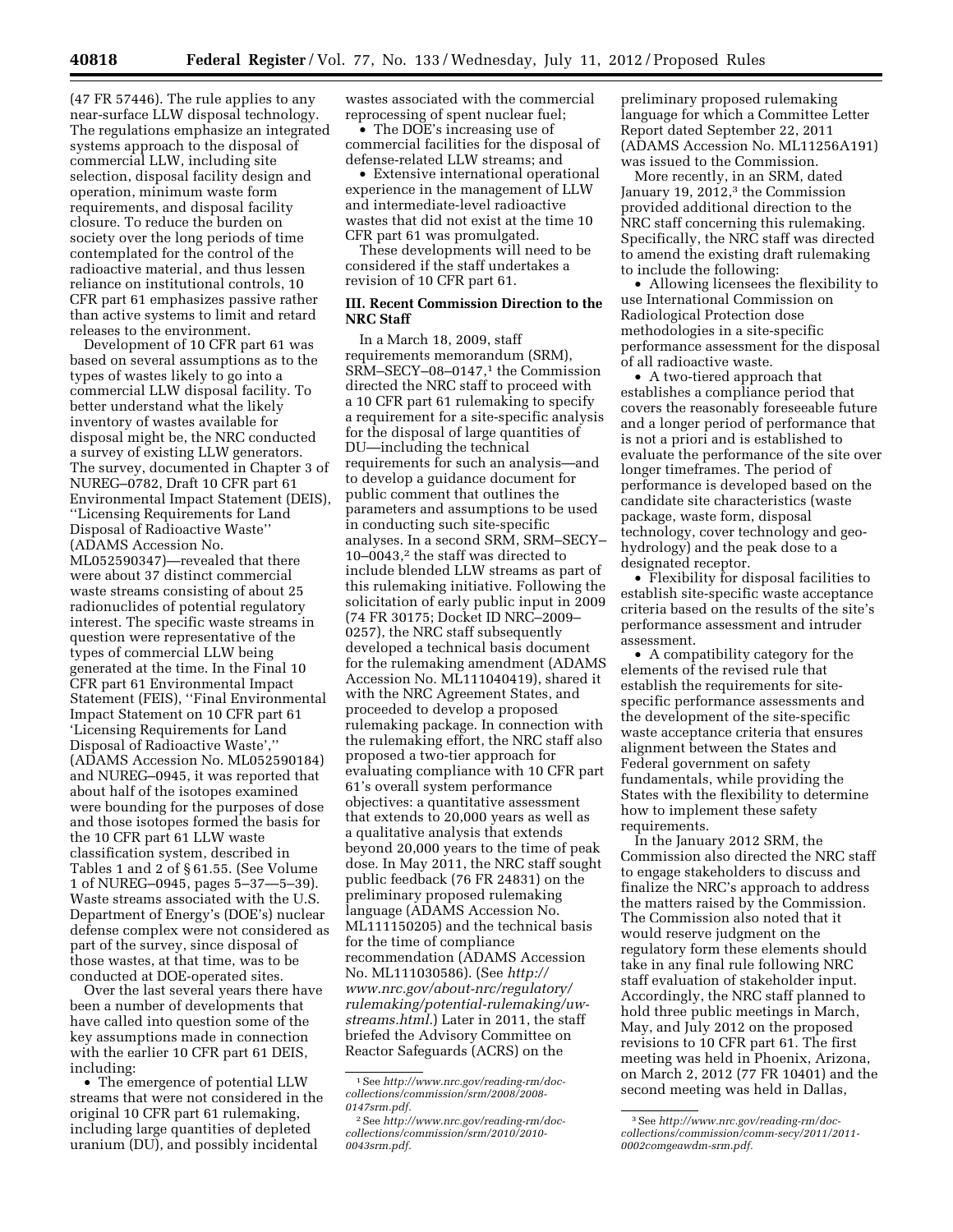Texas on May 15, 2012 (77 FR 26991). After the NRC completes public outreach, the staff will prepare an amended technical basis document and start the formal rulemaking process. Changes will also need to be made to any 10 CFR part 61 performance assessment guidance document to address the recent June 2012 direction. The completion date for submittal of a revised rulemaking package is July 19, 2013.

The Commission also directed the staff to gather information on the options presented in SECY–10–0165, dated December 27, 2010,<sup>4</sup> concerning the staff's approach to risk-informing 10 CFR part 61. Previously, the NRC staff sponsored an earlier workshop on SECY–10–0165, on March 4, 2011 (76 FR 10810). The staff intends to seek the public's views on various proposals for a risk-informed revision of 10 CFR part 61.

## **IV. Emerging Issues Concerning 10 CFR Part 61**

The NRC staff has also conducted other activities related to 10 CFR part 61. These include revisions to the Commission's ''Policy Statement on Volume Reduction and Low-Level Radioactive Waste Management'' (76 FR 50500; August 15, 2011); and the ''Branch Technical Position on Concentration Averaging'' (76 FR 4739; January 26, 2011). Through the course of those stakeholder interactions, the staff received comments and suggestions relevant to the more comprehensive revision of 10 CFR part 61. For example, stakeholders have recommended changes that would lengthen the period of institutional controls and allow a sitespecific intruder assessment. Some stakeholders have questioned basic fundamental tenets of 10 CFR part 61 including the need to protect the inadvertent intruder. The staff intends to seek the public's views on these and other stakeholder comments.

In addition, during the March 2, 2012, public meeting in Phoenix, Arizona, several stakeholders expressed an interest in expanding the scope of the ongoing 10 CFR part 61 rulemaking beyond the Commission's current January 2012 direction. For example, the following specific suggestions were proposed in connection with any potentially expanded 10 CFR part 61 rulemaking.

• Update the § 61.55 tables to include the latest dose conversion factors and dose methodologies.

• Expand the current duration of institutional controls in 10 CFR part 61 from 100 to 300 years.

• Address the issue of the overreporting of certain isotopes that are required to be identified by the 10 CFR part 20 LLW manifest shipping report (60 FR 15649).

• Develop specific licensing criteria for the disposal of greater-than-Class C LLW.

• Develop screening criteria pertaining to the disposal of low-activity radioactive wastes.

#### **V. NRC Public Meeting**

The purpose of this public meeting is to gather information from stakeholders and other interested members of the public concerning the rulemaking proposals identified by the Commission in its January 2012 SRM. This overall approach is consistent with the NRC's openness policy and is consistent with the type of public outreach initiative originally used by the NRC staff to develop 10 CFR part 61. The July 19, 2012, public meeting will be organized into three sessions. In the first session, the NRC staff will seek public feedback on the concerns associated with specifying a regulatory time of compliance (TOC) for a commercial LLW disposal facility. To promote stakeholder feedback, a panel of invited subject matter experts will be asked to speak to the following topics related to the specification of any TOC:

• Limits or methods to manage long term uncertainties;

• Use of tiered approaches including how to define the tiers;

• Requirements for long-term performance;

• Site-specific requirements; and

• Protection of future generations.

In the second session, the staff will seek public feedback on the issues allowing licensees the flexibility to implement waste acceptance criteria as an alternative to the current Section 61.55 waste classification system. To promote stakeholder feedback, a second panel of invited subject matter experts will be asked to speak to the following topics:

• Regulatory approaches to allow sitespecific waste acceptance criteria;

• Metrics to determine site-specific waste acceptance criteria;

• Specification of specific requirements; and

• Longevity of institutional controls for site-specific waste acceptance criteria.

The third session is intended to focus generally on policy issues associated with revising 10 CFR part 61. In the third session there will be a third panel

that will consist of representatives of the NRC, Agreement States, and other stakeholder organizations who have historically demonstrated an interest in the NRC's LLW programs.

Following presentations of prepared remarks by the invited panelists, stakeholders and other interested members of the public will have an opportunity to pose questions directly to panels in each of the three sessions.

The public meeting will be held on July 19, 2012, from 8 a.m. to 5 p.m. (registration begins at 7:30 a.m.) at the Bethesda North Marriott Hotel & Conference Center, 5701 Marinelli Road; Salons G & H, Rockville, Maryland 20852. Pre-registration for this meeting is not necessary. Members of the public choosing to participate in this meeting remotely can do so in one of two ways online, or via a telephone (audio) connection. Instructions for remote participation in this meeting follow.

Interested members of the public can also participate in this meeting via Webinar. The Webinar meeting registration link can be found at: *[https://](https://www1.gotomeeting.com/register/634692312) [www1.gotomeeting.com/register/](https://www1.gotomeeting.com/register/634692312)  [634692312.](https://www1.gotomeeting.com/register/634692312)* The Webinar ID is 634–692– 312. After registering, instructions for joining the Webinar (including a teleconference number and pass code) will be provided via email. All participants will be in ''listen-only'' mode during the presentation. Participants will have a chance to pose questions either orally after the presentation or in writing during the Webinar.

To receive a call back, provide your phone number when you join the meeting, or call the following number and enter the access code:

Call-in toll-free number (U.S./ Canada): 1–888–469–0566. The Webinar access code is 6441887.

The agenda for the public meeting will be noticed no fewer than ten (10) days prior to the meeting on the NRC's Public Meeting Schedule Web site at *[http://www.nrc.gov/public-involve/](http://www.nrc.gov/public-involve/public-meetings/index.cfm)  [public-meetings/index.cfm.](http://www.nrc.gov/public-involve/public-meetings/index.cfm)* 

Questions about participation in the public meetings should be directed to the points of contact listed in the **FOR FURTHER INFORMATION CONTACT** section of this document.

Dated at Rockville, Maryland, this 29th day of June 2012.

<sup>4</sup>See *[http://www.nrc.gov/reading-rm/doc](http://www.nrc.gov/reading-rm/doc-collections/commission/secys/2010/secy2010-0165/2010-0165scy.pdf)[collections/commission/secys/2010/secy2010-0165/](http://www.nrc.gov/reading-rm/doc-collections/commission/secys/2010/secy2010-0165/2010-0165scy.pdf) [2010-0165scy.pdf.](http://www.nrc.gov/reading-rm/doc-collections/commission/secys/2010/secy2010-0165/2010-0165scy.pdf)*